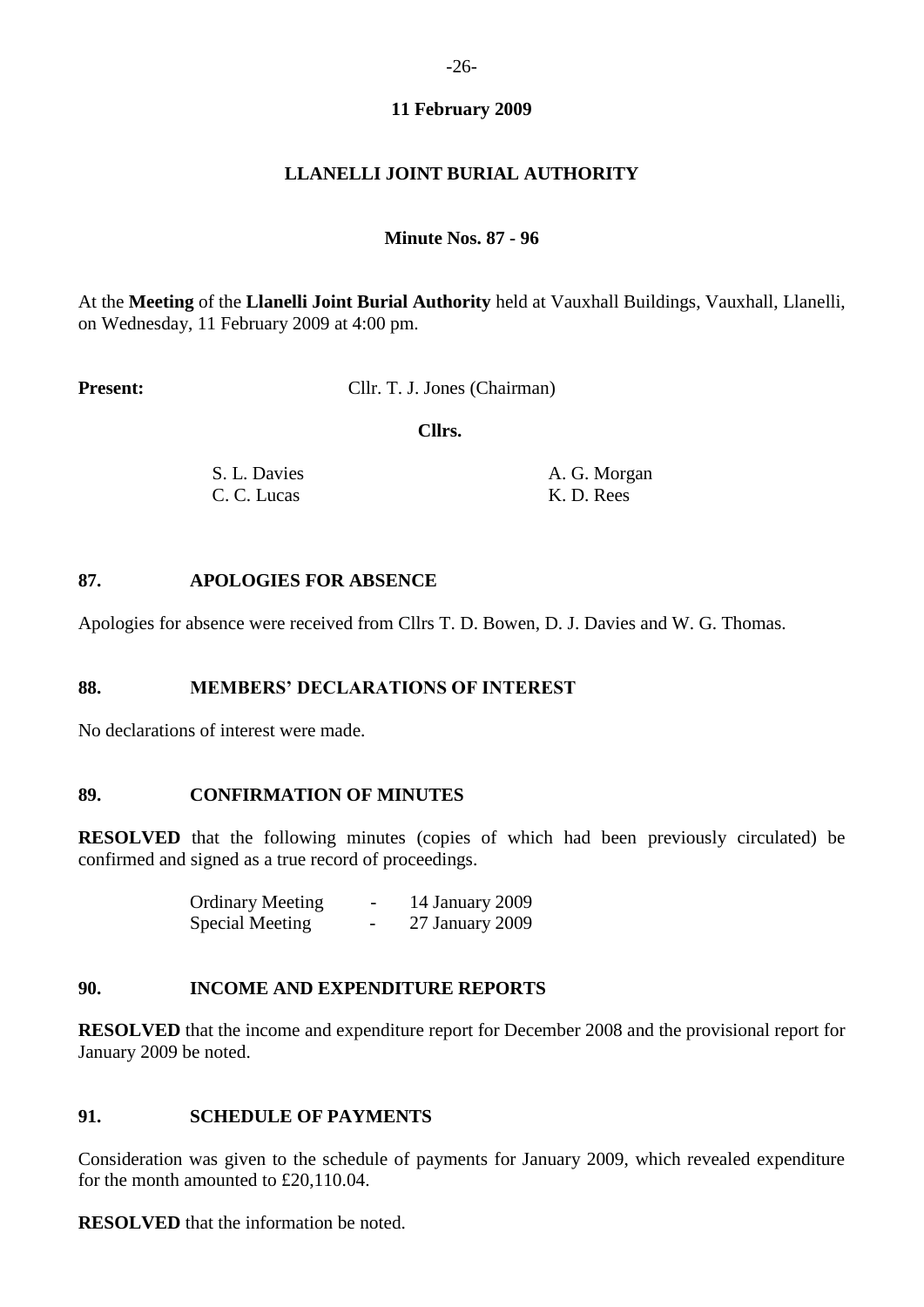# **11 February 2009**

### **92. MEMORIAL TESTING FIGURES**

Consideration was given to the memorial testing figures for January, which revealed that no memorials had been tested. The Secretary reported that due to a member of staff being on sick leave and the large number of funeral services conducted during the month there had been no opportunity to proceed with the testing programme.

**RESOLVED** that the information be noted.

### **93. MANAGEMENT OF RISK**

The Secretary provided Members with a detailed report on the management of risk, covering 11 areas and functions requiring risk evaluation. The accompanying action plan identified the existing controls in place for managing the risk areas, all of which were deemed satisfactory. The only slight area of concern was vandalism, which was a bit of an unknown quantity. However, the control measures introduced last year seemed to suggest a positive improvement. During discussion a question was raised over the number of items that were deemed a medium risk level (level 3 scores). Members were keen to know what preventative measures were in place so that these did not escalate to a higher risk level where action would be needed (level 4 scores). The Secretary confirmed that all hazards were being monitored by the Technical Services Officer and that existing control measures appeared satisfactory.

**RESOLVED** that the report be endorsed.

### **94. PUBLIC BODIES (ADMISSION TO MEETINGS) ACT, 1960**

**RESOLVED** that in view of the confidential nature of the business to be transacted the following matters be considered in private and that the power of exclusion of the public under Section 1(2) of the Public Bodies (Admission to Meetings) Act, 1960 be exercised.

## **95. DOCUMENTARY FILM**

Members considered a letter from Mr H requesting permission to film a documentary in the cemetery grounds. After a brief discussion it was

**RESOLVED** that the request be approved provided that out of respect for the bereaved no names on memorials be filmed.

### **96. STAFFING MATTERS**

Consideration was given to the Secretary's report on staffing matters. After a lengthy discussion it was

**RESOLVED** that the recommendations contained in the report be accepted and the Secretary be authorised to proceed with the job advertisement for the new post of Cemetery Manager.